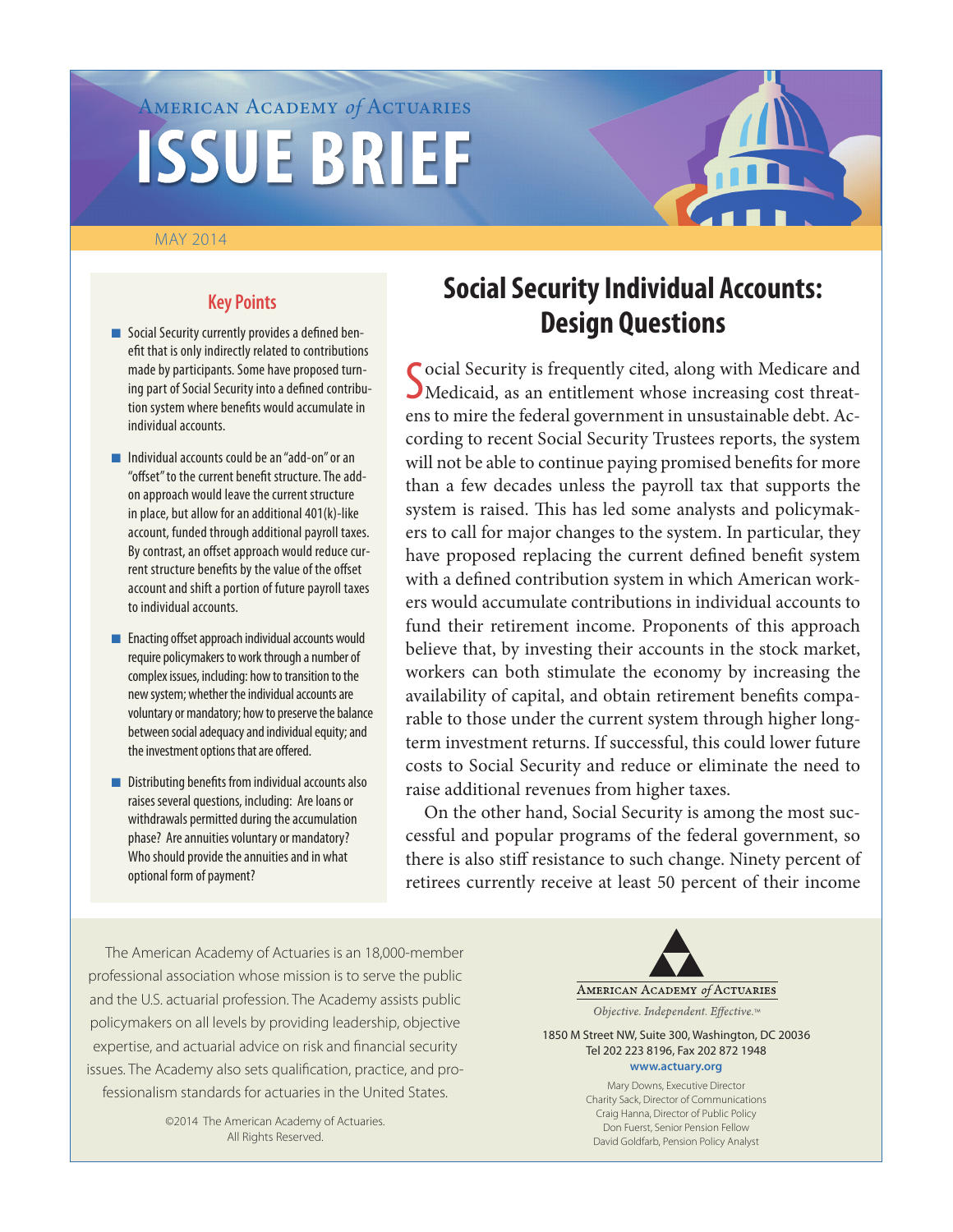from Social Security. Opponents of changing to a defined contribution system are concerned about workers losing what for many is their only source of guaranteed retirement income.

The American Academy of Actuaries' Social Security Committee does not take one side or the other in this policy debate. However, the committee believes the debate should be informed by a careful analysis of the practical issues that will arise in designing and implementing an individual account system. This issue brief addresses the following questions concerning Social Security individual accounts:

- <sup>n</sup>Should individual accounts be mandatory or voluntary?
- <sup>n</sup>Should individual accounts be added on to the current program, or should they replace all or part of the current program?
- $\blacksquare$  How should the program grandfather the existing benefits for older workers and retirees?
- <sup>n</sup>How should the program provide adequate benefits for lower-paid workers?
- $\blacksquare$  How should the program provide adequate benefits for workers and their families in the event of disability or premature death?
- <sup>n</sup>Should individual accounts be managed and invested centrally?
- $\blacksquare$  How many investment alternatives should workers be offered and what should they be?
- $\blacksquare$  How would workers be educated to make informed investment decisions?
- <sup>n</sup>Would workers have access to funds in their accounts before retirement?
- Would payout of benefits by lifetime annuities be mandatory or voluntary? How would such annuities be designed and administered?

# **Background and Scope**

Individual accounts would bring major changes to Social Security benefits and administration.

# **Benefits**

The current system is a defined benefit (DB) social insurance program in which a worker's benefits are only indirectly related to his or her total contributions. The contributions of all workers are pooled and available to pay benefits to any worker or dependent. In contrast, individual account balances are based directly on a worker's contributions plus investment earnings and are available only to pay benefits to that worker and his or her dependents. A pure individual account program cannot readily duplicate Social Security's additional benefits for lower-paid workers, disabled workers, and other family members, although it is possible to allocate funds for such purposes. Some proposals continue paying such benefits from a basic DB program patterned after traditional Social Security, as discussed below.

#### **Administration**

The current Social Security program is relatively simple to administer, with little need to track each worker's earnings and contributions closely before benefit payments begin. In recent years Social Security has been providing workers with statements of their annual earnings and estimated benefits, and this process has highlighted errors, omissions, and delays in employers' reporting of earnings. Even so, many workers lack basic knowledge about Social Security, often waiting until near retirement to learn about their benefits. In contrast, individual accounts require accurate

Members of the Social Security Committee include: Bob Alps, MAAA, ASA; Eric Atwater, MAAA, FSA, FCA, EA; Janet Barr, MAAA, ASA, EA– chairperson; Douglas Eckley, MAAA, FSA; Eric Klieber, MAAA, FSA, EA; Indira Holder, MAAA, ASA, FFA, EA;Timothy Leier, MAAA, FSA, EA–vice chairperson; Timothy Marnell, MAAA, ASA, FCA, EA; John Nylander, MAAA, FSA; Brendan O'Farrell, MAAA, FSPA, FCA, EA; Jeffery Rykhus, MAAA, FSA;Mark Shemtob, MAAA, ASA, EA; Joan Weiss, MAAA, FSA, EA; Ali Zaker-Shahrak, MAAA, FSA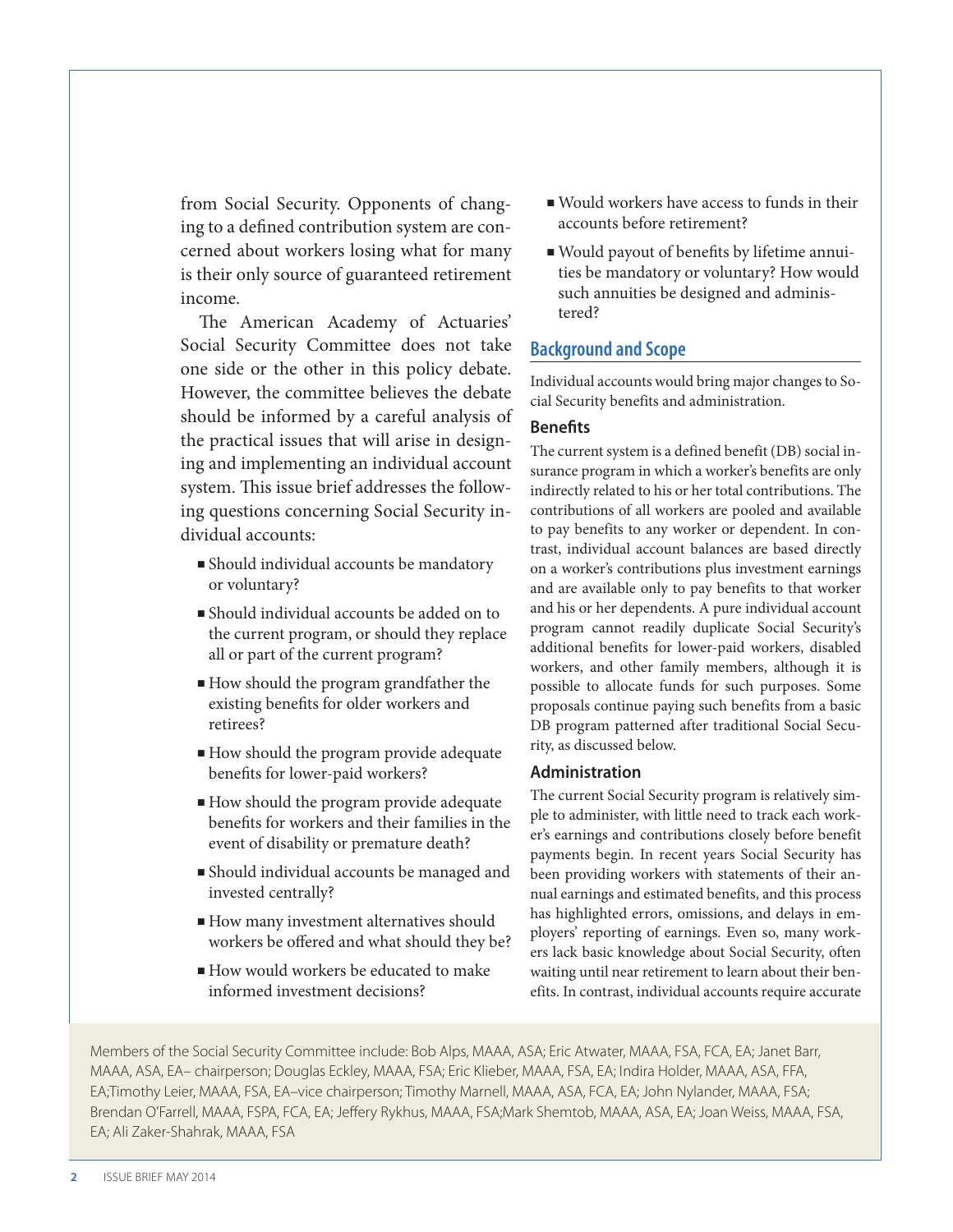and timely record keeping so that funds can be invested and workers informed about their account balances. Workers would have an ongoing need to keep track of their individual accounts, learn how to make good investment choices, and actively participate in planning their retirement income.

#### **Add-ons and offsets**

Social Security individual accounts come in two varieties, add-on and offset. Add-on accounts leave the existing system intact, but add a new tier of benefits financed by additional payroll taxes. Add-on accounts work much like a 401(k) plan, except scaled up to encompass all workers rather than only the workers of a single employer. The accounts may be mandatory or voluntary; in the case of voluntary accounts, proposals often include incentives to participate such as matching contributions, particularly for lower paid workers. Proposals such as this have been introduced in Congress from time to time over the past several decades, but none has garnered significant support either in Congress itself or among the public. A pure add-on plan would give participating workers greater benefits, but by itself would not address the system's long-term financial issues.

Offset accounts are funded by a portion of the current payroll tax. Benefits funded by the accounts reduce, or offset, the benefits provided under current benefit formula. For example, the Bush administration and Republicans in Congress have supported proposals that would shift 2 percent of earnings from participating workers' pooled taxes to individual accounts, reducing the combined Social Security payroll-tax rate from 12.4 percent of pay to 10.4 percent. Traditional benefits supported by the remaining pooled taxes would be reduced, often with proportionately greater reductions for higher paid workers. The traditional benefits would be supplemented at retirement by benefits provided from the individual accounts, which would be higher for higher paid workers. Advocates of this approach expect that the combined benefits would be at least comparable to benefits under the current system.

#### **Allocation of risk**

Under the current system, the benefits workers earn in covered employment are guaranteed for life. The principal risk is political: that Congress will fail to enact changes in time to bring the system into actuarial

balance, and benefits will need to be cut across the board once the trust funds run out of money. Individual accounts would shift additional risk onto workers, since a portion of their benefits would be based on the returns realized on the securities held in their accounts. Many workers are already assuming a greater portion of retirement risk as employers move away from defined benefit pension plans toward defined contribution plans like 401(k) plans.

#### **Existing Program Models**

Since individual accounts would raise many new administrative and investment issues for Social Security, analysts sometimes cite similar existing programs as models.

#### **Individual retirement accounts (IRAs)**

Created as part of ERISA in 1974, IRAs fill an important role as retirement savings vehicles. Individual workers may choose among a wide range of privatesector alternatives to invest and manage their IRA funds.

#### **401(k) plans**

Employers' 401(k) plans have spread rapidly since they were first offered in the late 1970s. Employees may be given only a few investment options or a great many options, with one administrator usually handling a plan's record keeping. These plans often give workers access to their money before retirement in the form of loans or hardship withdrawals.

#### **Thrift Savings Plan**

The federal employees' Thrift Savings Plan (TSP), enacted in 1986 after Congress considered several alternative designs, is often considered a model for Social Security reform.

- **n** Investments: Policymakers across the political spectrum have applauded the TSP's use of index funds to invest in stocks and bonds because this keeps politics out of investing, gives satisfactory investment results, and holds down investment costs. The TSP now offers five funds, including three stock index funds investing in larger U.S. companies, smaller U.S. companies, and overseas companies, plus a bond index fund and a fund holding Treasury securities.
- **Centralization:** Some proponents of individual accounts also would copy the TSP's centralized ad-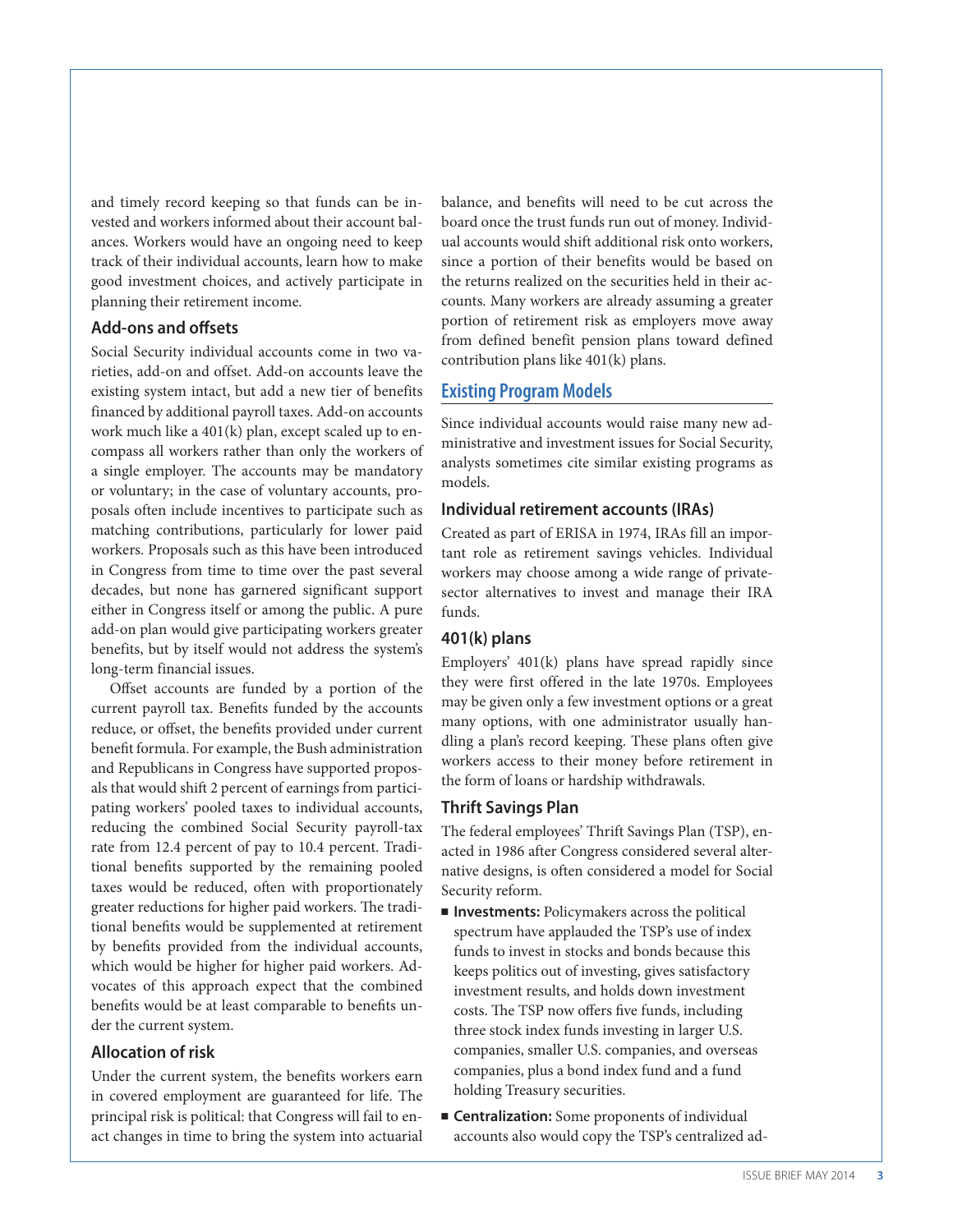|                                                                    | <b>IRA</b>                                                                                                                                                                          | 401(k) plan                                                                                                                                                                                                                                              | <b>TSP</b>                                                                                                                                                                                                        |
|--------------------------------------------------------------------|-------------------------------------------------------------------------------------------------------------------------------------------------------------------------------------|----------------------------------------------------------------------------------------------------------------------------------------------------------------------------------------------------------------------------------------------------------|-------------------------------------------------------------------------------------------------------------------------------------------------------------------------------------------------------------------|
| <b>What investment</b><br>choices do participants have?            | Individual account owner has<br>almost unlimited choice.                                                                                                                            | Each plan sponsor decides<br>which choices to offer. Range<br>of available choices varies<br>widely. Target date mutual<br>funds, which shift from more<br>to less risky investments as<br>workers near retirement, have<br>become increasingly popular. | As specified by law, five funds are<br>available for participants to invest<br>in equities or fixed-income. Four<br>use index funds to invest in the<br>private sector and the fifth uses<br>Treasury securities. |
| Who holds and manages<br>investments?                              | A trustee or custodian is<br>responsible under the partici-<br>pant's direction.                                                                                                    | Plan sponsor is ultimately re-<br>sponsible, but task is typically<br>outsourced to one or more<br>investment companies and<br>advisors                                                                                                                  | Thrift Board is responsible. Trea-<br>sury securities are managed inter-<br>nally. The four index funds are run<br>by one or two fund managers in<br>the private sector.                                          |
| Who does the recordkeep-<br>ing?                                   | Each individual is responsible,<br>with financial institutions of-<br>fering considerable help.                                                                                     | Plan sponsor is responsible,<br>but outsourcing to third party<br>administrator is common.                                                                                                                                                               | An agency within the U.S. Office<br>of Personnel Management                                                                                                                                                       |
| What is the level of<br>expense charges?                           | Varies, but often high because<br>services are provided in a retail<br>environment.                                                                                                 | Usually lower than IRAs<br>because the cost of services is<br>spread over all plan partici-<br>pants.                                                                                                                                                    | Very low because the TSP oper-<br>ates as a very large 401(k)-type<br>plan that offers only a few choices.                                                                                                        |
| How do participants learn<br>about investing and other<br>choices? | Individuals are on their own to<br>learn about choices available<br>and use them wisely. Not<br>many Americans understand<br>investments, and the advice<br>they get varies widely. | Employers usually try to help<br>workers understand plan<br>features and make good<br>choices, sometimes using<br>third-party advisors. Recent<br>changes to federal regulations<br>make it easier for employers to<br>provide such advice.              | The Thrift Board makes available<br>a website and printed materials.<br>Each federal agency employs full-<br>time retirement planning special-<br>ists to advise its workers.                                     |

ministration, which simplifies record keeping and communications. In creating the TSP, Congress explicitly rejected the "retail" approach used by IRAs as too costly and cumbersome for a single plan covering millions of workers, preferring a structure more like the one used by large 401(k) plans.

■ **Independence:** A federal agency (the "Thrift Board") administers the TSP. Wanting to keep politics out of TSP investment management, Congress gave the Thrift Board great independence, somewhat like the Federal Reserve Board.

Successful experience with IRAs, 401(k) plans, and the TSP has made each of these arrangements a possible model for an individual account plan under Social Security. The above outline briefly compares certain features of these three approaches that might be useful in Social Security reform.

# **Mechanics of Offset Individual Accounts**

While add-on individual accounts are fairly straightforward and resemble 401(k) and other types of defined contribution plans, offset individual accounts are more complex and involve strategies not in common use in retirement plans in the United States. Converting even a portion of the existing Social Security system to individual accounts would be a formidable task administratively, financially, and politically. While the following sections of this issue brief, on managing individual accounts and paying out funds from the accounts, apply equally to add-on and offset accounts, this section deals with issues unique to offset accounts. This issue brief assumes that a primary objective of any offset individual account proposal is to make Social Security financially sustainable, so that the individual accounts would use a portion of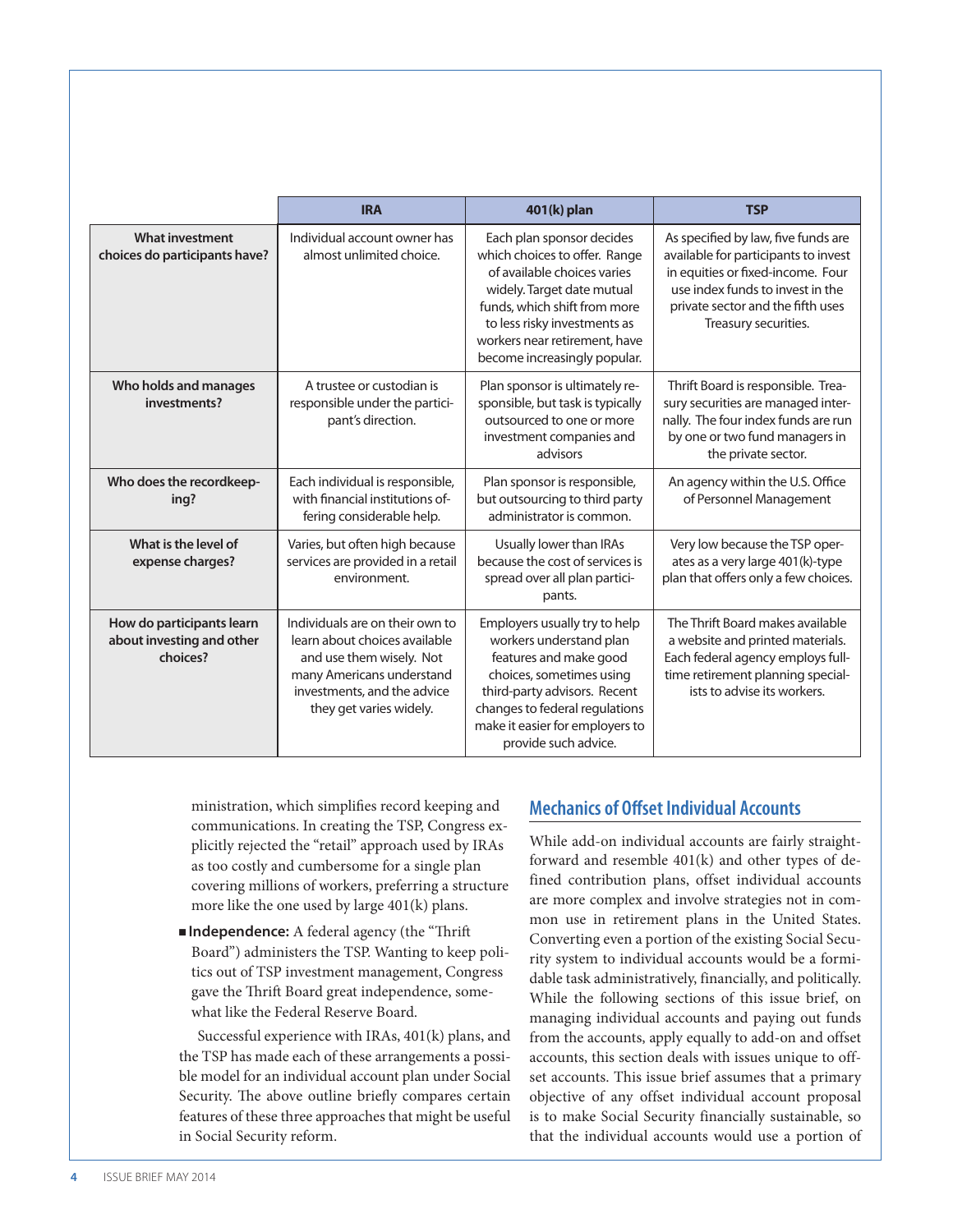the payroll tax now dedicated exclusively to funding workers' traditional Social Security benefits, and workers' traditional benefits would be reduced to take into account the diversion of a portion of the payroll tax to the individual accounts.

#### **Transition**

Social Security reform proposals almost always continue the current system for workers receiving benefits as well as active workers above a cutoff age such as 55.

To finance Social Security without raising payroll taxes, an offset individual account plan usually needs substantial new income from general revenue beyond what would be needed to restore the current system to actuarial balance without reducing benefits. This is because some of the current payroll-tax revenue, which would otherwise be available to pay benefits to current retired workers and dependents, would be shifted to provide individual accounts for younger workers who will not retire until well into the future. As a result, the basic defined benefit part of Social Security would soon need an alternate source of income to pay ongoing benefits and expenses.

There is another way to explain this transition. Under the current system, each generation largely pays for the benefits of the preceding generation. Under an individual account system, each generation pays for its own benefits. During the transition from defined benefit to individual account, there will inevitably be a transition generation that must pay for both the preceding generation's benefits and its own. This additional burden is called the "transition cost." While the amount varies among proposals, estimated liabilities in the range of \$10 trillion are not atypical. Proponents of individual accounts often say this liability already exists and is not created by the transition to individual accounts. However, the issue here is not the existence of the liability, but the timing of when it comes due. The transition to individual accounts places the burden of the Social Security liabilities of two generations on one.

#### **Voluntary or mandatory**

A voluntary individual account program would have obvious appeal for many workers. Still, a voluntary program has formidable issues that do not arise under a single, mandatory plan. In virtually all proposals to date where offset individual accounts are voluntary, a

worker's decision about whether to participate in individual accounts is one-time and irrevocable. In practice, it seems inevitable that over time workers would insist on having open seasons in which to change their elections. Workers could say, for example, that they were not properly informed or that circumstances had changed, especially if either Social Security or the individual account plan had been modified in any way.

Making offset individual accounts voluntary would raise system cost. Sources of additional cost include:

- Tracking workers' choices and maintaining parallel systems for workers opting in vs. opting out.
- Handling initial and ongoing communications with workers about their alternatives.
- Anti-selection, that is, workers' choosing the option they believe most favorable to themselves and, hence, most costly to the system.

Most employers could not do an adequate job of educating employees, so the government would have to take on this task itself. Even so, some workers who found they made the wrong choice would seek to undo it. Experience during the transition from the old Civil Service Retirement System to the current Federal Employees Retirement System in the 1980s suggests that many people who stand to benefit from electing the new plan are likely to stay in the old plan because of inertia. In that event, workers might not make take the best advantage of the new program.

Unless Congress takes action to raise payroll taxes or reduce benefits, Social Security is expected to be unable to pay benefits in full within a few decades, and this raises difficult questions if offset individual accounts are voluntary. Should workers who stay in the traditional system get a scaled-back version of Social Security? Should workers be told that the program they choose is subject to unspecified changes?

In some proposals the government guarantees the greater of the benefits under the old and new programs. This provision adds further to benefit costs and complicates program administration. It also could encourage workers to invest as aggressively as possible, knowing that they can't lose if the investments turn out badly, unless investment options were severely limited.

#### **Adequacy vs. equity**

Social Security has always tried to balance social adequacy with individual equity. In this context, ad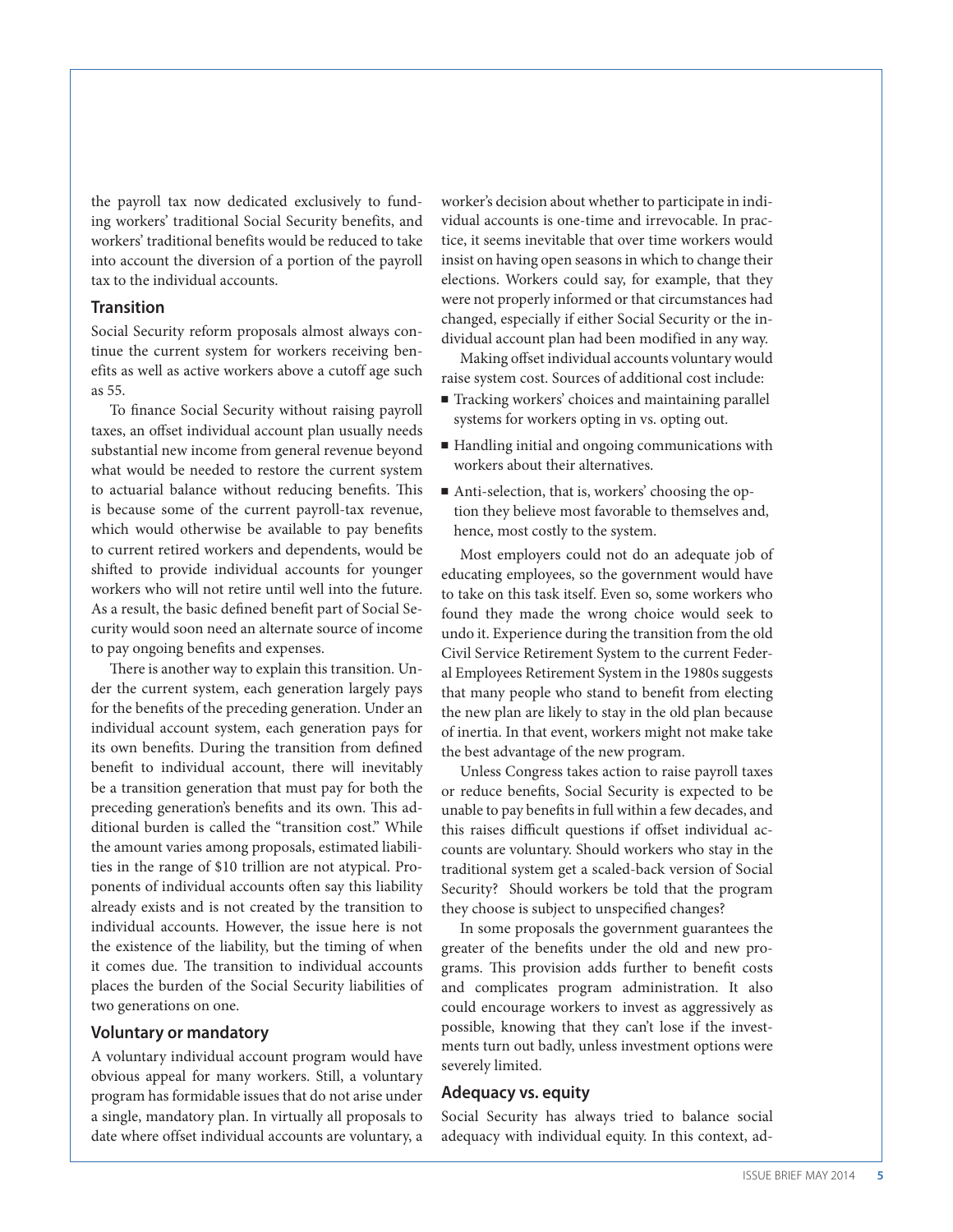equacy means that the program gives all workers and their families a basic level of protection against loss of income because of old age, death, or disability. Equity means that each worker gets what he or she paid for, with expected benefits being proportional to the worker's contributions plus investment earnings. Under current law, all covered workers have the same payroll tax rate, but benefits as a percentage of earnings vary widely based on where the worker's earnings fall on the spectrum from low-paid to high-paid, as well as the worker's age, sex, marital status, and number of dependents at benefit commencement. Nevertheless, higher income workers, who pay more in taxes, receive higher benefits.

Social Security benefits are only loosely related to a worker's contributions. Certain provisions now clearly favor workers who have low income, gaps in employment, or dependent family members.

- The Primary Insurance Amount (PIA) formula helps lower-paid workers by providing proportionately higher benefits to workers with lower average earnings over their careers.
- $\blacksquare$  The PIA formula helps workers who have short gaps in employment, for education, child-rearing, layoff, early retirement, or other purposes, by counting only the highest 35 years of earnings. Workers with longer absences from the work force also benefit from the formula itself in the same manner described above for lower-paid workers.
- <sup>n</sup> In addition, spouses, former spouses, children, and other family members get benefits under certain conditions without any additional worker contributions.

Cutting back some of the traditional benefits, and replacing them with individual accounts that are proportional to earnings, without other compensating changes, would cut back some of these "adequacy" features. Without careful benefit design that ensures adequate benefits for workers in all circumstances, the public might not be satisfied. Examples of adequacy provisions include:

- $\blacksquare$  The government might provide matching contributions for lower paid workers.
- <sup>n</sup> Workers might be required or permitted to use money from their accounts to purchase life and/or disability insurance. Rates for such insurance could be subsidized for the low-paid to enable them to af-

ford adequate insurance without unduly depleting their accounts. Alternatively, the current system of death and disability benefits could be maintained, while using individual accounts only for old age benefits.

■ Administrative expense charges based on actual handling costs may be unreasonably high for small accounts. It may be deemed preferable to charge expenses as a flat percentage of assets, thus letting large accounts subsidize small ones to some extent.

#### **Traditional defined benefits**

As noted above, the current system will be unable to pay promised benefits in a few decades without an increase in the payroll tax or subsidies from general revenues. This reality exerts pressure to reduce traditional benefits even before considering offsets based on the diversion of tax revenue to individual accounts, which is discussed further below. A number of formulas have been proposed that have the effect of preserving current benefit levels for the lower-paid while reducing benefits for the higher-paid. Proponents of individual accounts assert that higher account balances together with the long-term superior performance of equity investments will enable the higher-paid to recover their lost traditional benefits. However, equity investments are not guaranteed, and there is a risk that an equity portfolio could decline in value at the moment when it is most needed.

#### **Offsets**

In most proposals, a worker's traditional formula benefit, after any reduction described in the preceding paragraph is further reduced by the benefit expected to be provided by the worker's individual account. This offset is typically computed by assuming the worker's individual account earns a specified baseline investment return every year and then converting the resulting account balance to a retirement annuity based on that same rate of return. A worker whose account earns higher than the baseline rate, on average, would get a higher benefit. Conversely, a worker who earns a lower rate would get a lower benefit, although some proposals include a guarantee to protect workers against any reduction in total benefits.

How the baseline rate is set can have a major effect on both costs and benefits. Traditional benefits will cost less if offsets are calculated using a higher baseline rate, but this will make it less likely workers will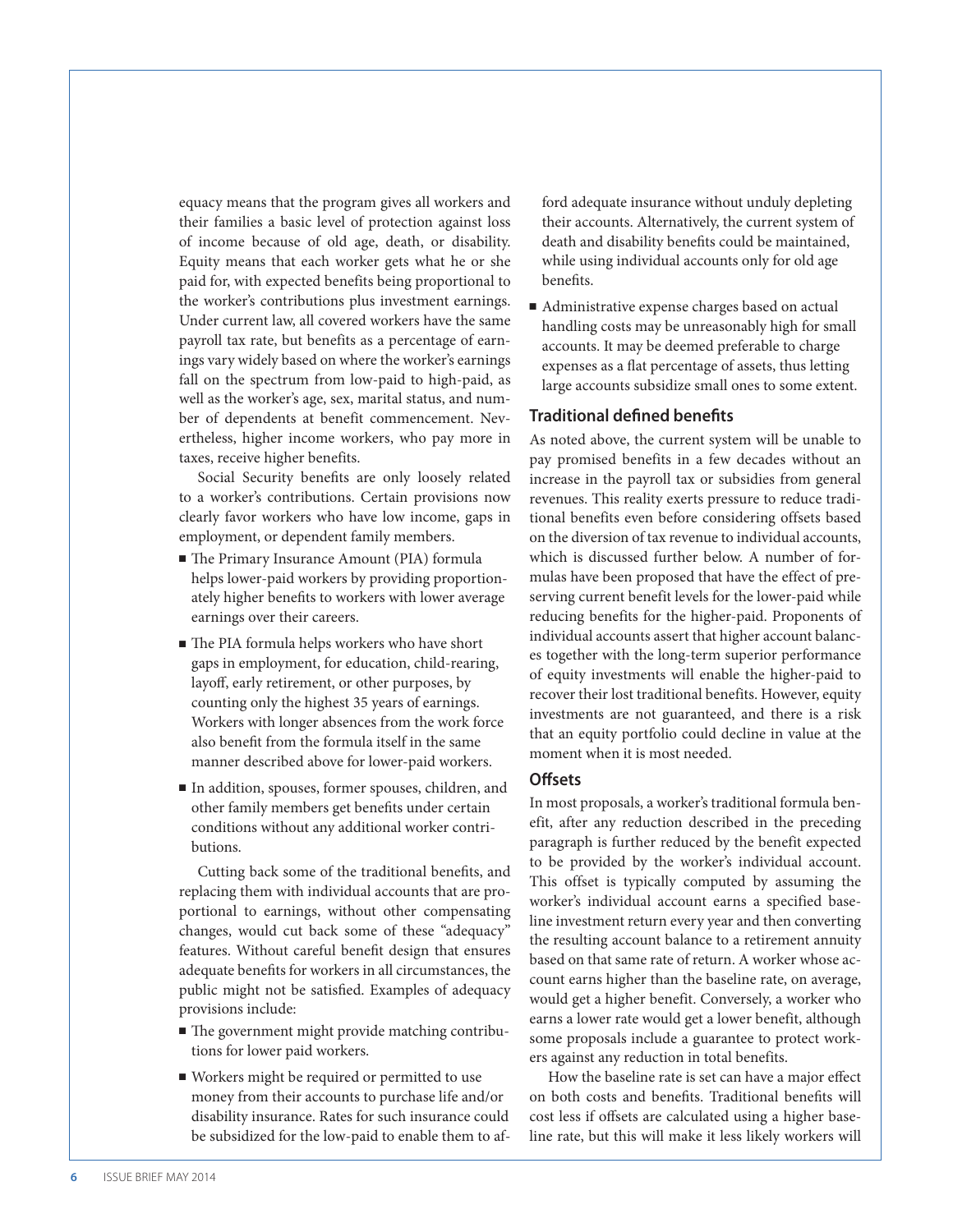be able to make up the lost portion of their traditional benefits from their individual accounts. In practice, many workers will not be willing or able to take on the investment risk necessary to meet or exceed a high baseline rate. This would be particularly true of the lower-paid, who are less likely to have investment knowledge and experience, and to have employerprovided or personal retirement savings to supplement Social Security.

#### **Earnings sharing**

Some observers have long advocated that Social Security split married couples' earnings records evenly between spouses. In the event of divorce, each spouse would automatically get half of the benefits earned during the marriage, more or less, depending on how the weighted benefit formulas operate for the couple. Historically, such a proposal has appeared difficult to implement under Social Security's defined benefit system, but it would be more workable for individual accounts.

#### **Managing the Individual Accounts**

Designing an individual account plan for Social Security presents several administrative challenges. Such a plan should help workers choose among attractive investment options, with an administrative structure that handles their accounts efficiently and economically. The plan should operate solely in the interests of participants and not allow elected officials to help choose the appropriate stocks to buy or sell. A basic question is whether an individual account plan for Social Security could better satisfy these objectives by decentralization, as in the IRA model, or by centralization along the lines of the TSP model.

# **Ethical and political investment considerations**

Investors sometimes want to make a statement that transcends financial considerations, choosing to invest in company A, whose products and practices embody values they want to support, rather than company B, whose values they dislike. Accordingly, many "ethical" or "socially responsible" mutual funds will not invest in certain kinds of companies – e.g., those whose products include alcohol, tobacco, or firearms – or who are considered to have poor records on safety, the environment, or employee relations.

Some elected officials may likewise be strongly tempted to inject their own values into an investment process managed by the government. But opinions differ widely about what companies are "good" or "bad," and focusing on ethical values instead of profits may detract from investment performance. In creating and enacting the TSP, Congress overwhelmingly supported the principle of keeping politics out of governmental investing. Would the same "hands-off" attitude prevail in adopting Social Security individual accounts? Resolving this issue effectively would be a critical step in designing a viable program.

#### **Centralized vs. decentralized investments**

Compared to the IRA model, a centralized investment structure for the individual accounts has both advantages and disadvantages:

- A centralized plan would limit workers' options. Such a plan could start out offering only a few investment choices and offer more later. Opinions differ on whether providing more choices would represent an advantage or a disadvantage. Offering more options gives workers greater flexibility, but may confuse unsophisticated investors. A smaller number of highly diversified funds may give workers meaningful choices while limiting the number of funds to explain and administer.
- Simplicity and low costs are major advantages of centralization. Private sector specialty firms might play a smaller role than in a decentralized system, acting as outsourcing providers rather than fullservice investment brokers or money managers.
- Keeping politics out of investments would be an ongoing problem for a centralized plan. Investment authority could reside in an independent board with broad power to set investment policy and choose investments, although such a board might be difficult to insulate from politics. Alternatively, the TSP has addressed this issue by using index funds to make such decisions more or less automatically under the direction of an independent board with little investment authority. However, index funds may not be a practical alternative if Social Security individual accounts grow to comprise a large portion of invested assets. If too large a portion of securities is invested according to a mechanical formula, supply and demand signals that enable markets to function properly could become distorted.
- Workers may expect to be able to change their in-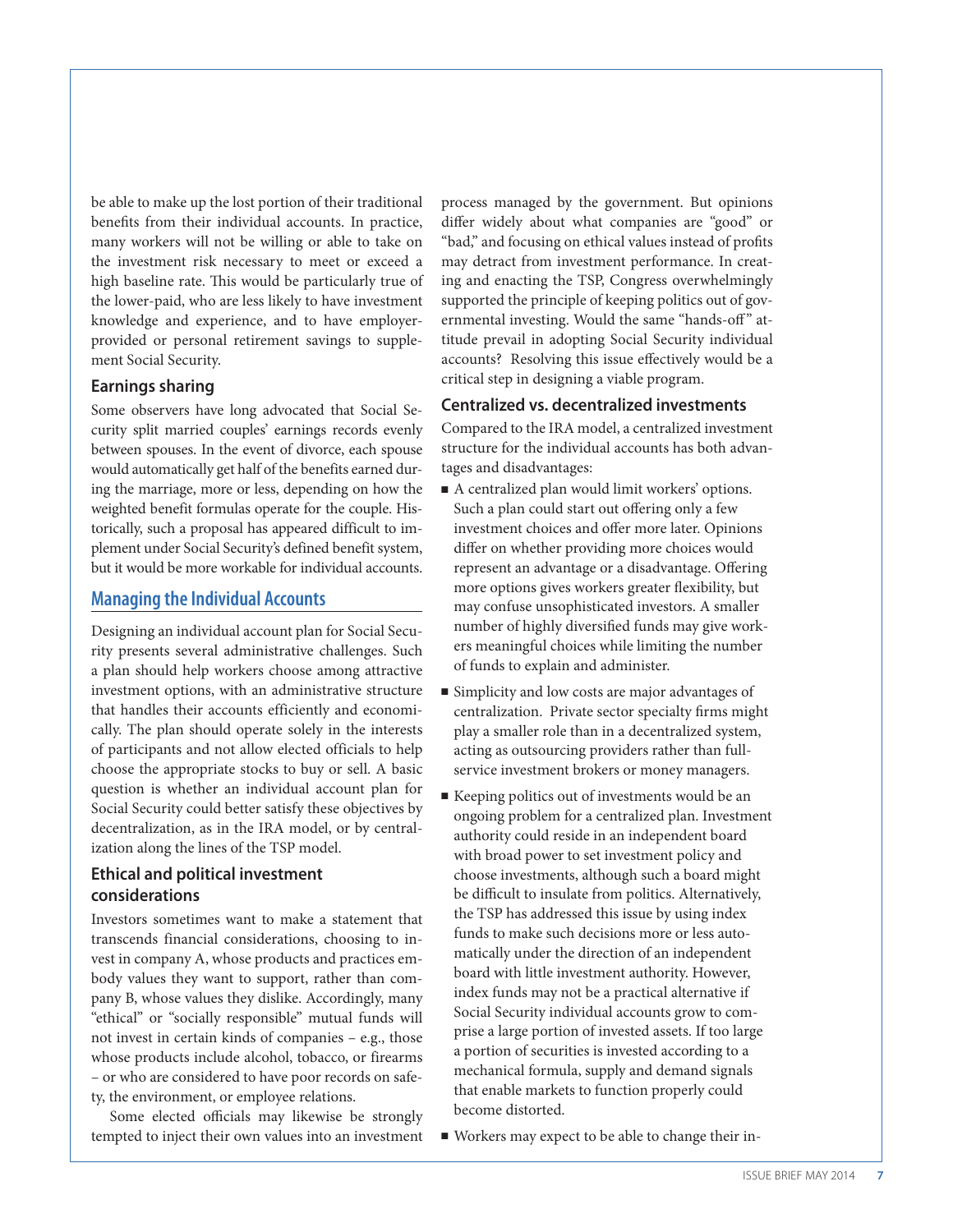vestments at least once a year if not more frequently. Such choices would require creating suitable communications vehicles and tools, contacting all workers, explaining options, and updating records. Communications and employee education would be extremely important. Centralizing the management of these functions and offering only a limited number of choices may be more cost-effective and reduce the problem of independent vendors overselling investment products.

#### **Independent agency**

The TSP experience to date shows that an independent agency can be difficult to manage. Soon after creating the TSP, Congress had to tweak the law several times to keep the Thrift Board members from resigning because of concerns about fiduciary liability. Other startup problems involving the Thrift Board include: insisting that Treasury issue debt securities with interest yields of long-term bonds but with durations of only one day; submitting its annual budget to Congress without White House review; and deciding how to handle proxy voting for its individual stock holdings.

The Thrift Board's independence is an ongoing policy experiment that can always be changed by lawmakers who wish to impose their own values. In view of Social Security's much greater political prominence, it would seem that Congress should give careful thought to any statutory rules about independent government administration of individual accounts, recognizing that a future Congress can rewrite such rules.

#### **Payout of Funds**

#### **Loans and withdrawals**

During the accumulation phase, some workers would want loans or withdrawals from their individual accounts. Some of these individuals or their families will have suffered great personal and financial misfortune. Policymakers need to decide at the outset whether to offer access to funds, or instead to make workers rely on other programs and resources. Making exceptions in cases of extreme hardship is likely to open the door to other cases and weaken the plan's ability to fulfill its objectives.

#### **Should annuities be voluntary or mandatory?**

That is, should lump sum payments be made available at retirement, or should all workers instead be required to convert their account balances to annuities?

- <sup>n</sup> Mandatory annuities could be unpopular. Such a restriction on the use of their funds could be unpopular among workers with large account balances, other sources of retirement income, great confidence in their own ability to invest profitably, or poor health that limits their life expectancy.
- $\blacksquare$  Mandatory annuities favor people with a longer life expectancy, generally including people in good health, women, high earners, and members of long-lived racial or ethnic groups. People with the opposite characteristics would tend to have shorter lives and collect less from annuities.
- <sup>n</sup> Mandatory annuities ensure that retirees do not outlive their resources. Nobody knows how long his or her retirement savings will last, and an annuity removes the guesswork. An annuity also avoids the problem of people depleting their accounts too soon, and then living in poverty for the rest of their lives.
- Mandatory annuities address the widespread lack of investment skills needed to manage a large sum of money and produce a steady rate of income, even at an advanced age.
- $\blacksquare$  Mandatory annuities reduce the cost of annuities. Under the voluntary system that now exists in the individual annuity market, only people in excellent health are willing to buy an annuity. This above-average life expectancy drives up the cost of annuities and makes them impractical for someone whose health is impaired. In contrast, mandatory annuities would cover a cross-section of workers with average longevity, making annuities less costly. Mandatory annuities with standard features also reduce administrative costs that would be reflected in annuity pricing.
- Mandatory annuities make unisex pricing feasible. If annuities were voluntary as they are now, a free and competitive annuity market would give women less attractive rates than men; that is, in the absence of legal constraints to the contrary, women pay more for an annuity because they tend to live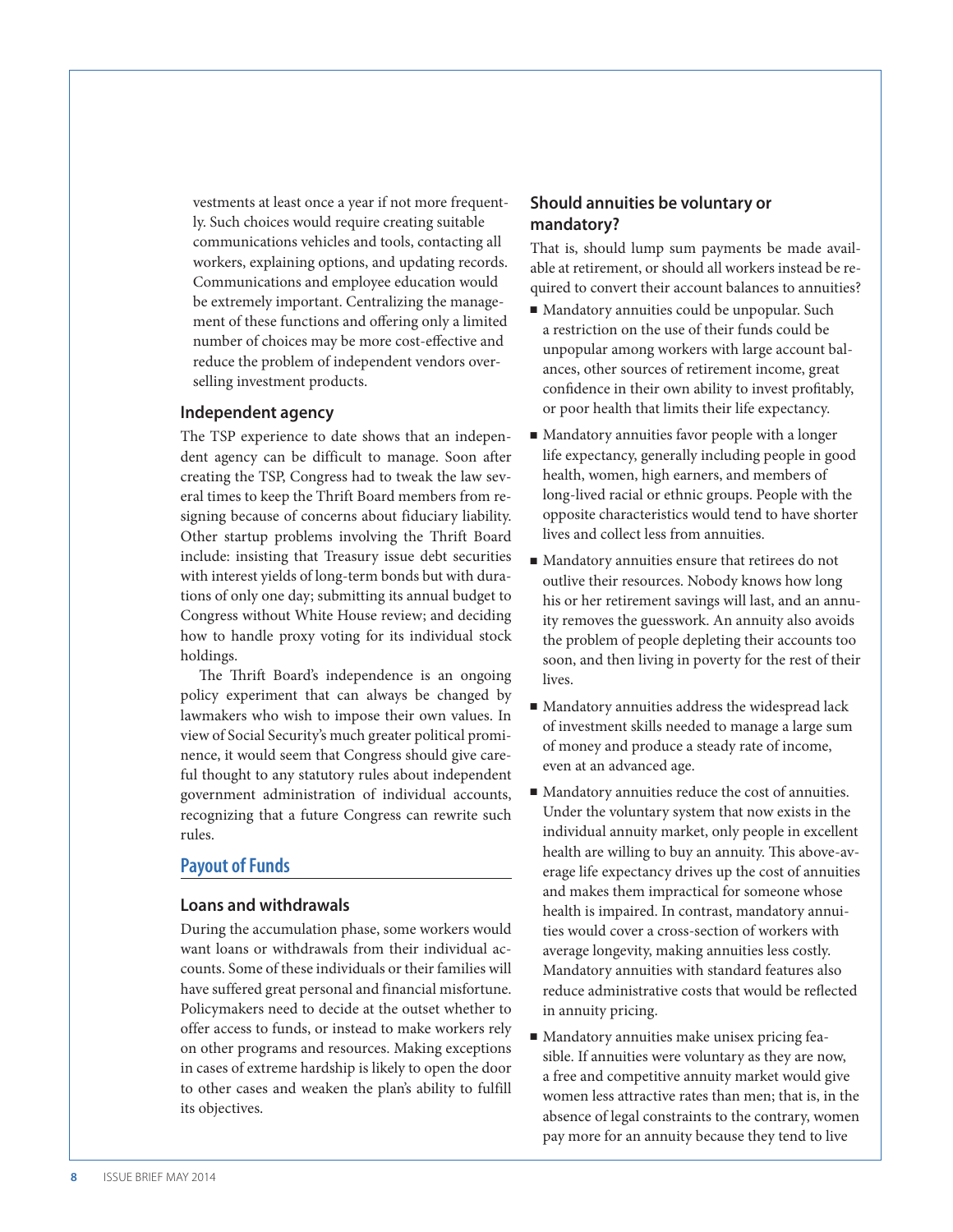longer. Higher annuity prices for women could be a major barrier to public acceptance of individual accounts, since currently the Social Security system treats both sexes alike.

#### **Form of annuity**

An annuity could have a great many forms, including payments for a specified number of years, payments over the life of one or more persons, and so on. Variable annuities are an option, with the amount of income varying with the performance of an underlying investment portfolio, but many workers may not have an appropriate understanding of the accompanying risks. Whatever standard form of annuity is adopted, optional forms could also be offered to allow workers flexibility to tailor benefits to their individual circumstances.

- Policymakers may want to consider a standard form of annuity, which may include the following provisions:
- Payments are made for a worker's life.
- Payments are adjusted annually to keep pace with increases in the cost of living, as under the current system.
- After death of a married worker, payments continue at a two-thirds rate to a surviving spouse for life.
- After death of a worker and any surviving spouse, a cash refund is paid equal to the account balance at retirement, less annuity payments already made.

This type of annuity is consistent with the current Social Security program, paying benefits for life to the worker, with 2/3 of the couple's benefit paid to a surviving spouse, and with annual cost-of-living adjustments. The cash refund death benefit is consistent with a pre-retirement lump-sum death benefit equal to the account balance, providing similar death benefits if an unmarried worker dies shortly before retirement or shortly after. Low-income individuals make up a disproportionate share of those with shorter life expectancies, and the lump-sum death benefit ensures that each worker's family will get back at least the amount the worker paid in.

#### **Who should provide the annuity?**

This question has at least three reasonable answers: the private annuity market; the federal government by itself, working through an agency such as the Social

Security Administration; and the federal government working through private firms.

The TSP now contracts with one insurer to issue annuities to the few retirees who want them, using rates that are the same for men and women. For Social Security individual accounts, some kind of centralized annuity program operated or sponsored by the federal government could have major advantages over the traditional private annuity market:

- Gaining economies of scale. Compared to the existing "retail" annuity market, a centralized "wholesale" system would have substantial expense savings and could cover a cross-section of the population instead of just the healthiest people, which could lead to annuity rates that are more attractive. Some administrative and financial tasks could be contracted out to private firms or consortia.
- <sup>n</sup> **Avoiding risks of insurer insolvency.** The existing annuity market entails some risk of insurer insolvency that could reduce or stop payment of annuities, although all states sponsor guaranty funds that provide substantial backup. For annuities derived from a Social Security individual account program, any such risk may be politically unacceptable. A federal guarantee of private annuities would require a new framework of federal regulation, controls, and occasional bailouts. A simpler and more direct approach is for the federal government to take full responsibility for paying the annuity benefits, similar to the government's role in the current Medicare program, which uses private insurers to pay claims using government funds.
- Accommodating inflation-indexed annuities. Few if any annuity providers in the private sector now issue annuities with full protection against inflation. Meanwhile, the federal government provides "annuities" fully indexed to the CPI under Social Security, the Civil Service Retirement System, and the Military Retirement System. This experience strongly suggests that the government can readily extend such inflation protection to annuities paid from an individual account program.
- **Permitting unisex rates.** As noted above, unisex rates and options are politically desirable, but are not consistent with a free and competitive private market for individual annuities. The TSP experi-